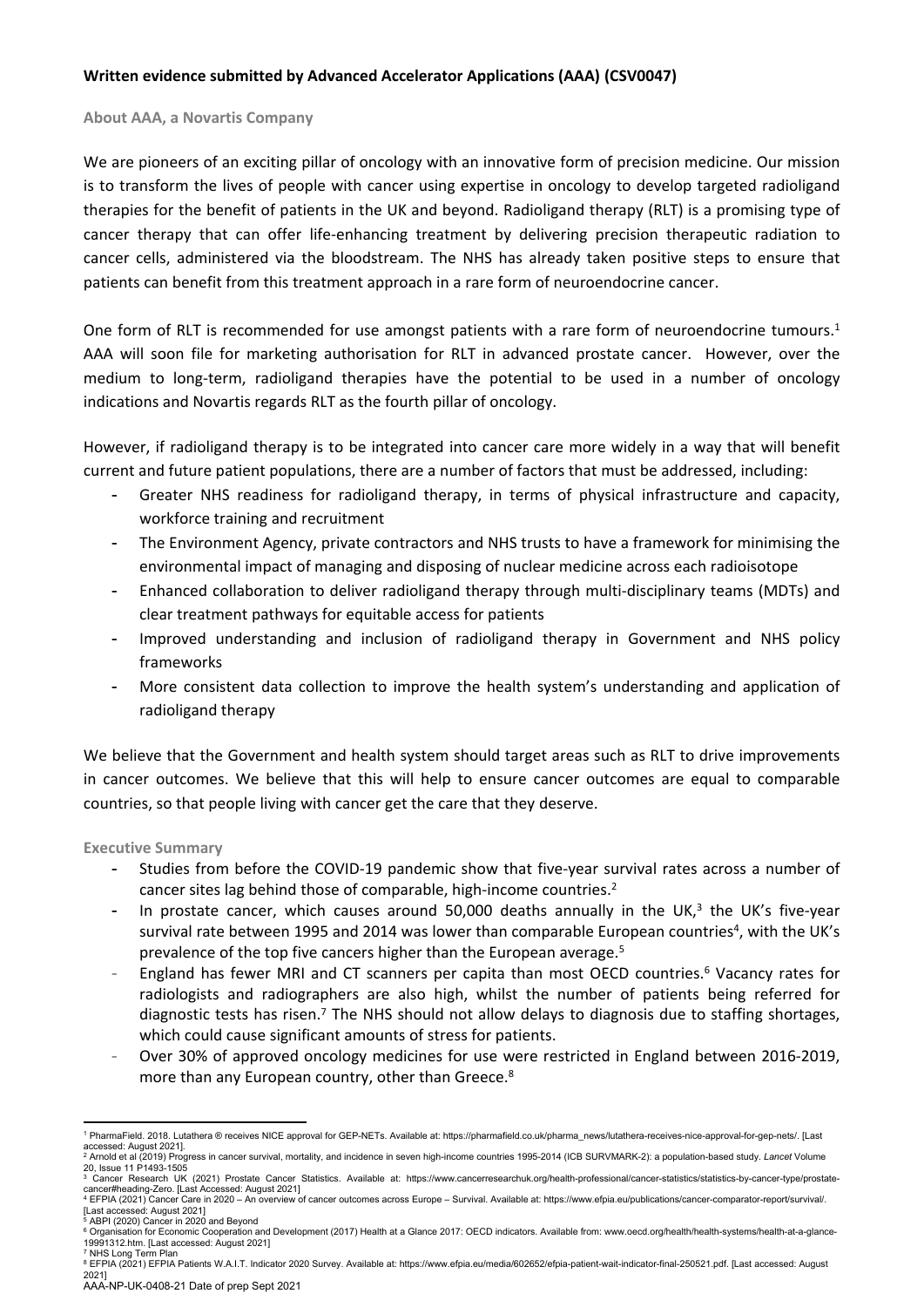- <span id="page-1-0"></span>In relation to comparable countries, the UK often performs worse when it comes to the number of late phase clinical trials.<sup>9</sup> Access to late phase clinical trials is beneficial as they offer patients hope by giving access to innovative medicines that they might not otherwise have had access to. There is also a possibility that standard of care can improve during clinical trials, particularly in areas which may be relatively poorly resourced.
- The COVID-19 pandemic has had a demonstrable negative impact on cancer services in the UK, inhibiting access to non-COVID clinical trials and delaying diagnosis and early treatment.
- Whilst AAA notes these challenges are likely to have hindered the UK's progress in catching up with international cancer outcomes, AAA has identified opportunities and innovations during the pandemic which, if sufficiently built upon, could help to improve the UK's international standing.
- AAA believes new methods of cancer treatment delivery developed during the pandemic should be continued and built upon and, where possible, expanded to incorporate emerging treatments like RLT.
- AAA believes the focus seen in the development of COVID-19 vaccines should be expanded to incorporate new and emerging cancer treatments, especially those that are effective against latestage cancer indications such as RLT.
- We must implement the commitments laid out in the NHS Long Term Plan, but we ought to do more if we are truly to improve outcomes for those diagnosed with life-changing cancers and their carers.
- AAA is encouraged by the announcement made from Professor Peter Johnson in the oral evidence session to this inquiry, in which he stated his optimism in reaching the Long Term Plan's commitment to have three quarters of cancers diagnosed at stage 1 or 2 by 2028. This would be a huge step towards improving survival chances for those diagnosed with cancer.
- AAA welcomed NHS's commitment to invest in new equipment including CT scanners. Progress on this commitment needs to be communicated externally so that patients who are desperate for a speedier diagnosis can get one.
- If the NHS is keen to speed up the path from innovation to business as usual, it must be more ambitious in its ability to get innovative medicines to all patients who stand to benefit from them.
- The Long Term Plan could do more to strengthen the NHS's commitment towards those living with severe, debilitating advanced cancers. This is pertinent as COVID-19 has led to an increase in emergency presentations and likely more cancers diagnosed at the later stage.<sup>[40](#page-6-0)</sup>
- Existing and new commitments to improve cancer outcomes should be considered in light of the Health and Social Care Bill. ICSs have an essential role to play in terms of population health, particularly with cancer. Individual ICSs will need to display ambition to act as testbeds for innovation and best practice.

# **Why do cancer outcomes in England – in particular survival – still lag behind comparable countries internationally?**

<span id="page-1-1"></span>Whilst cancer outcomes in the UK have improved in recent decades, studies from before the COVID-19 pandemic have shown that five-year survival rates across a number of cancer sites lag behind those of other comparable, high-income countries such as Australia, Canada, Ireland and Denmark.<sup>10</sup> Furthermore, data from the OECD on age-adjusted cancer survival rates in developed nations consistently position the UK among the lower half of nations for which comparable data is available.<sup>11</sup> The Government has previously expressed determination to improve cancer survival in the UK, pointing to the NHS Long Term Plan as a key means of delivering earlier diagnosis and better treatment.<sup>12</sup> This is a determination AAA shares.

AAA acknowledges that multiple factors determine cancer outcomes. For example, lifestyle factors such as diet and smoking, can increase ones chances of developing cancer. However, there are many systemic issues, explored below, that Government should focus on. Many of these factors are not fixed eventualities, yet cancer survival rates in England still lag behind other comparable countries.

For example, in prostate cancer, the UK's five-year survival rate between 1995 and 2014 was lower than other comparable European countries including France, Italy, Germany and Spain.<sup>13</sup> The UK's poor

<sup>9</sup> ABPI (2019) Clinical Trials – How the UK is researching medicines of the future.

<sup>10</sup> Arnold et al (2019) Progress in cancer survival, mortality, and incidence in seven high-income countries 1995-2014 (ICB SURVMARK-2): a population-based study. *Lancet* Volume 20, Issue 11 P1493-1505

<sup>11</sup> OECD (2021) Health Care Quality Indications – Cancer Care. Available at: https://stats.oecd.org/. [Last accessed: August 2021]<br><sup>12</sup> BBC (2019) Cancer survival in the UK improving, but lagging behind? Available at: http [Last accessed: August 2021]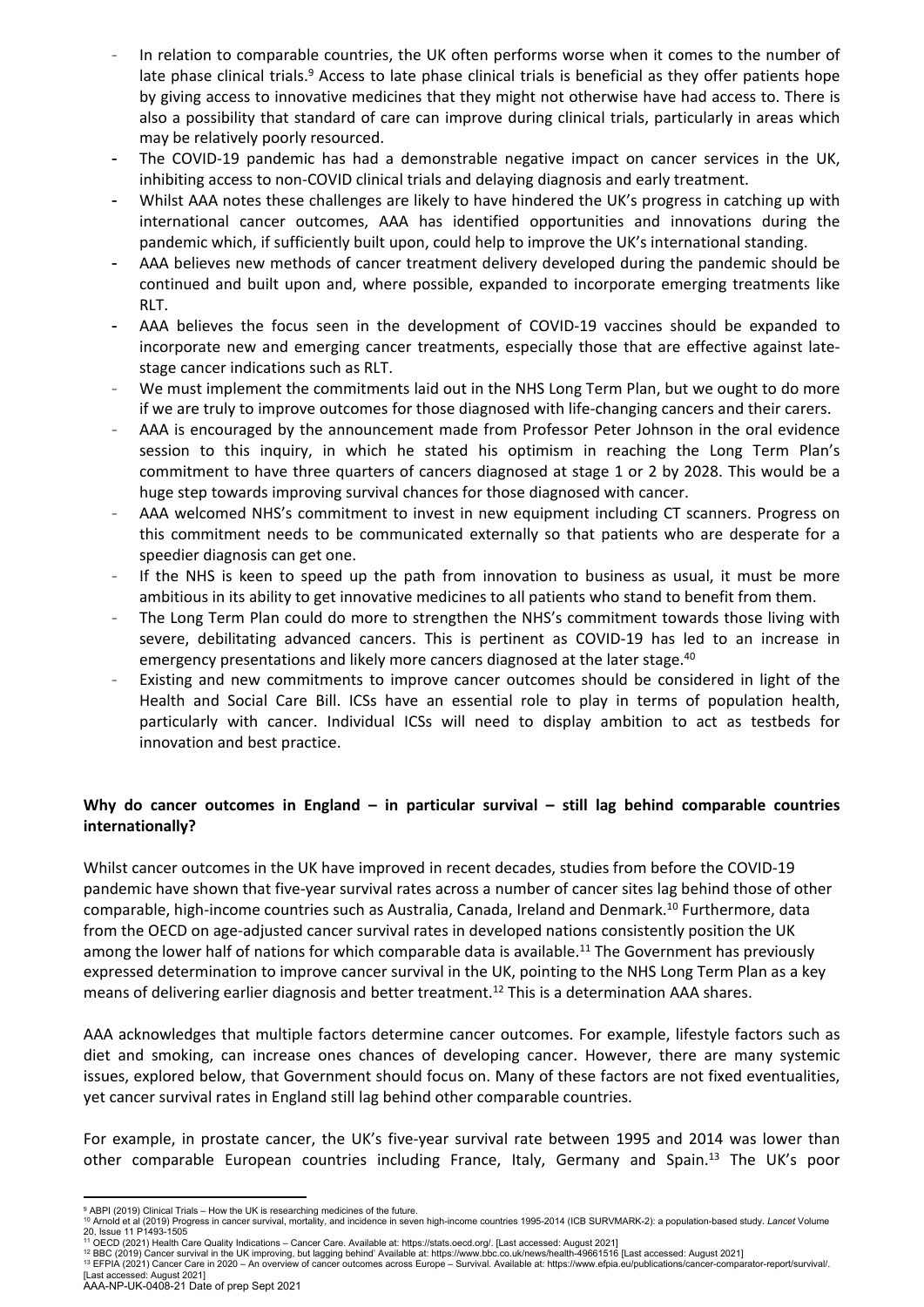performance in prostate cancer outcomes compared to the rest of Europe is more concerning given the UK's prevalence of prostate cancer is higher than the European average. [4](#page-0-0)

In this response, AAA will detail the factors that could have the biggest impact on cancer outcomes.

### Delays to Diagnosis

For cancers across the board, late-stage diagnosis is a major factor determining survival outcomes. Diagnostic capabilities are hampered by patient and clinician awareness of symptoms: the longer it takes for someone to spot the symptoms of cancer, the later the stage of cancer a person will be diagnosed at, meaning their cancer may have progressed to a less treatable state. Access to general practitioners has been reduced during the pandemic, resulting in a reduction of early cancer diagnoses.<sup>14</sup>

<span id="page-2-1"></span>Availability of diagnostic tools is also associated with improving cancer outcomes. The NHS Long Term Plan raised the issue of diagnostic imaging capacity across the NHS, with England having fewer MRI and CT scanners per capita than most OECD countries.<sup>15</sup> Vacancy rates for radiologists and radiographers are high, whilst the number of patients being referred for diagnostic tests has also risen.<sup>16</sup> As with many areas of the health system in England, demand has outpaced capacity. The Government needs to invest in innovative, cost-effective diagnostic technologies that can improve cancer outcomes.

The use of PET/CT or MRI scanners to conduct high resolution scans can enable clinicians to make appropriate treatment decisions and stage cancer. Whilst PET or MRI is an established diagnostic approach, it requires thoughtful, long-term planning. In the UK, enhancements to existing NHS infrastructure and working practices are required to ensure that PET scans can be provided to all patients who might benefit from it. Although the NHS and Government is working extremely hard to return to pre-pandemic business as usual, the opportunity to expand PET services must be seized. This could help to reduce the backlog and improve outcomes going forward. In the oral evidence session to this inquiry, Dame Cally Palmer outlined that NHS England has been investing in additional CT scanning capacity, for example through mobile CT units. This is an area that AAA is keen to partner with the NHS on.

#### Medicines Access and Uptake

At first glance, access to oncology medicines in the UK is good, and higher than many other European counterparts. For instance, from 2016-2019, England ranked fourth out of all European countries for the total number of medicines available to patients, with 36 out of 41 EMA approved medicines being made available in England.<sup>[13](#page-2-0)</sup> However, upon closer inspection, many of these medicines in reality, have limited availability. These medicines received 'optimised recommendations' by NICE, meaning the products were only available for a smaller patient population than the indicated population at market authorisation. Just under half of approved oncology medicines for use were optimised in England between 2016-2019, more than any European country, other than Greece.<sup>17</sup>

<span id="page-2-0"></span>AAA is very appreciative for the great work that NICE does, and acknowledges that it represents the gold standard in health technology evaluation when it comes to reviewing the cost and clinical effectiveness of drugs. However, the high occurrence of restricted access recommendations in England has obvious implications for cancer patients who could stand to benefit from those products. This is particularly true for innovative medicines which are indicated for late-stage cancers. These are often indicated for later stage cancers where patients have fewer non-palliative treatment options and prognosis is poor.<sup>[8](#page-2-1)</sup> As the ABPI recommends, NICE should adopt changes that support faster and wider access to treatment innovations in cancer.[4](#page-0-0)

An associated issue is medicines uptake. Uptake data is difficult to access as it varies across health systems. However, in 2017 an ABPI report asserted that the UK is generally slower than other G5 countries when it comes to uptake of oncology medicines. Of the eight drugs covered in the report, the UK has the lowest or 2<sup>nd</sup> lowest use for six of them (these medicines correspond to the most widely used new medicines in six different forms of cancer).<sup>18</sup>

AAA-NP-UK-0408-21 Date of prep Sept 2021 <sup>18</sup> IHE Report (2017) Comparator report on patient access to cancer medicines in Europe revisited – a UK perspective. Available at: https://www.abpi.org.uk/media/3459/report-access-.<br>edicines-in-europe-revisited-uk-perspective.pdf. [Last accessed: August 2021]

<span id="page-2-2"></span><sup>14</sup> Macmillan (2020) The Forgotten 'C'?: The impact of Covid-19 on cancer care.

<sup>15</sup> Organisation for Economic Cooperation and Development (2017) Health at a Glance 2017: OECD indicators. Available from: www.oecd.org/health/health-systems/health-at-a-glance-19991312.htm. [Last accessed: August 2021] <sup>16</sup> NHS Long Term Plan

<sup>17</sup> EFPIA (2021) EFPIA Patients W.A.I.T. Indicator 2020 Survey. Available at: https://www.efpia.eu/media/602652/efpia-patient-wait-indicator-final-250521.pdf. [Last accessed: August 2021]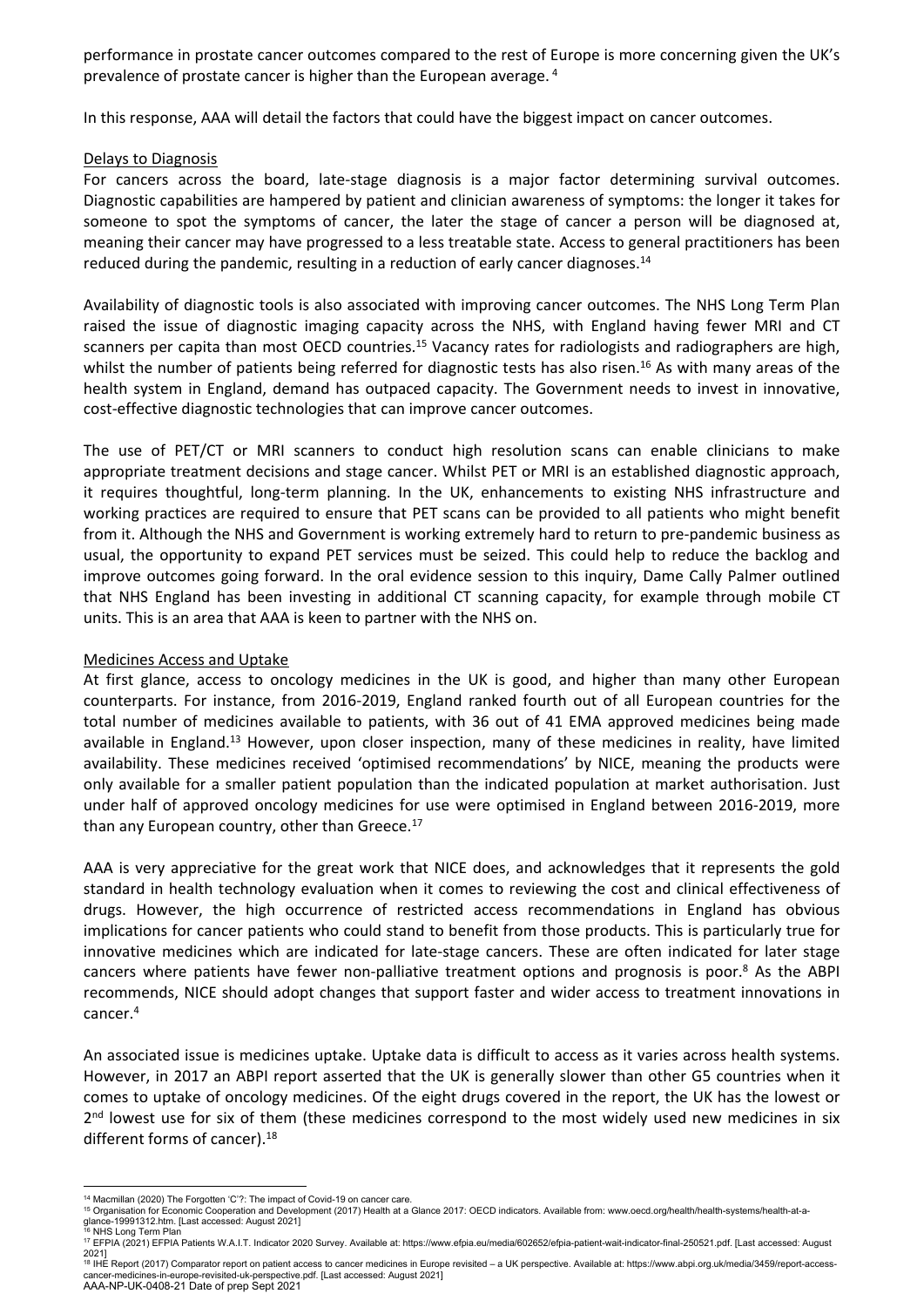Historically in the UK, the newest cancer medicines (launched within the last three years) make up only 5% of total oncology medicine precriptions. This is compared to 8% of the total average sales across Europe. Although this figure has improved over recent years, wide fluctuations between 4 and 15% still occur.<sup>[13](#page-2-2)</sup> This suggests that clinicians have, historically, and may still in some instances, be reluctant to prescribe the latest innovative drugs. NHS should make a concerted effort to track oncology medicines uptake post reimbursement, to ensure patients benefit from the latest advances in oncology medicine.

# Clinical Trials

The UK is one of the top destinations for the delivery of early phase clinical trials, delivering 12% of all global trials for innovative cell and gene therapies in 2019.<sup>19</sup> However, in relation to comparable countries, the UK often performs worse when it comes to late phase clinical trials.<sup>20</sup> Access to these late phase clinical trials is beneficial as they allow patients to access medicines that they might not otherwise have been able to. This is particularly true for innovative products that are likely to receive restricted recommendations from NICE. Further, these trials represent a point where the science is closer to finding new medicines for NHS patients.<sup>[8](#page-1-0)</sup> . Not only will this enable the UK to retain its attractive life sciences offer globally, but may also help to improve cancer outcomes.

The Government should earmark funding for clinical research that goes specifically towards later phase trials. Clinicians should also be regularly updated on the latest clinical trials, and ensure patients are aware of their ability to take part in research.

Having the capacity and the infrastructure to conduct clinical trials is also essential. AAA is currently conducting trials for its RLT in the UK. However, it is limited in its ability to run trials across the country given limited access to <sup>68</sup>Ga PET services. Currently, <sup>68</sup>Ga is only available in five cities in England: London, Cambridge, Birmingham, Manchester, and Coventry. As a comparator, <sup>68</sup>Ga is widely available across Europe. For example, France has 31 cities that can offer <sup>68</sup>Ga diagnostics. Additionally, Italy and Germany have 30 cities and 50 cities respectively, that can offer the service. Nordic countries have 19 cities where patients can obtain this kind of scan.<sup>21</sup>

# **Workforce**

Adequate staffing across the health service is also needed to improve cancer outcomes, particularly following the pandemic as the cancer backlog builds. In 2020, the Royal College of Radiologists reported a 19% shortfall in consultant clinical oncologists, forecast to rise to 26% by 2024.<sup>22</sup> The NHS must invest in recruitment and training staff as well as retaining existing staff. This response will explore in greater detail some of the workforce issues around delivering RLT, and why ensuring workforce readiness is key to unlocking the potential of this new pillar of cancer treatment.

### Health Inequalities

<span id="page-3-0"></span>Cancer Research UK reported that there are around 20,000 extra cancer cases each year in more deprived areas of the UK.<sup>23</sup> With the example of late-stage diagnosis, people in poorer areas are more likely to be diagnosed at a late-stage for certain cancer types. This highlights the importance of equitable access to cancer services and innovation across the UK.

With the example of prostate cancer, 1 in 4 black men will get prostate cancer in their lifetime. Black men are also more likely to get prostate cancer than other men, who have a 1 in 8 chance of being diagnosed with the disease.<sup>24</sup> Men living in more deprived areas of the country are unfortunately less likely to recognise symptoms of cancer.<sup>[14](#page-3-0)</sup> NHS and Government should therefore ensure that more deprived areas of the country are targeted with effective public health messaging to raise awareness on possible cancer symptoms, as well as accessing cancer services.

### **How will COVID-19 affect efforts to catch up to the best cancer outcomes internationally?**

<sup>&</sup>lt;sup>19</sup> Cell and Gene Therapy Catapult Clinical Trials Data Base. Available at:

https://ct.catapult.org.uk/sites/default/files/publication/Clinical%20Trials%20Database%20Commentary%202020.pdf. [Last accessed: August 2021]

<sup>20</sup> ABPI (2019) Clinical Trials – How the UK is researching medicines of the future. Available at: https://www.abpi.org.uk/publications/clinical-trials-how-the-uk-is-researching-medicinesof-the-future/. [Last accessed: August 2021]

<sup>&</sup>lt;sup>21</sup> AAA Data on File

<sup>22</sup> Royal College of Radiologists (2020) Clinical Oncology Workforce Census 2019 Key Findings. Available at:

https://www.rcr.ac.uk/system/files/publication/field\_publication\_files/clinical-oncology-uk-workforce-census-2019-key-findings.pdf. [Last accessed: August 2021]<br><sup>23</sup> Cancer Research UK (2020) UK Health Inequalities. Availa deprived-areas/. [Last accessed: August 2021]

<sup>24</sup> Prostate Cancer UK (2020) Black men and prostate cancer. Available at: https://prostatecanceruk.org/prostate-information/are-you-at-risk/black-men-and-prostate-cancer. [Last accessed: August 2021]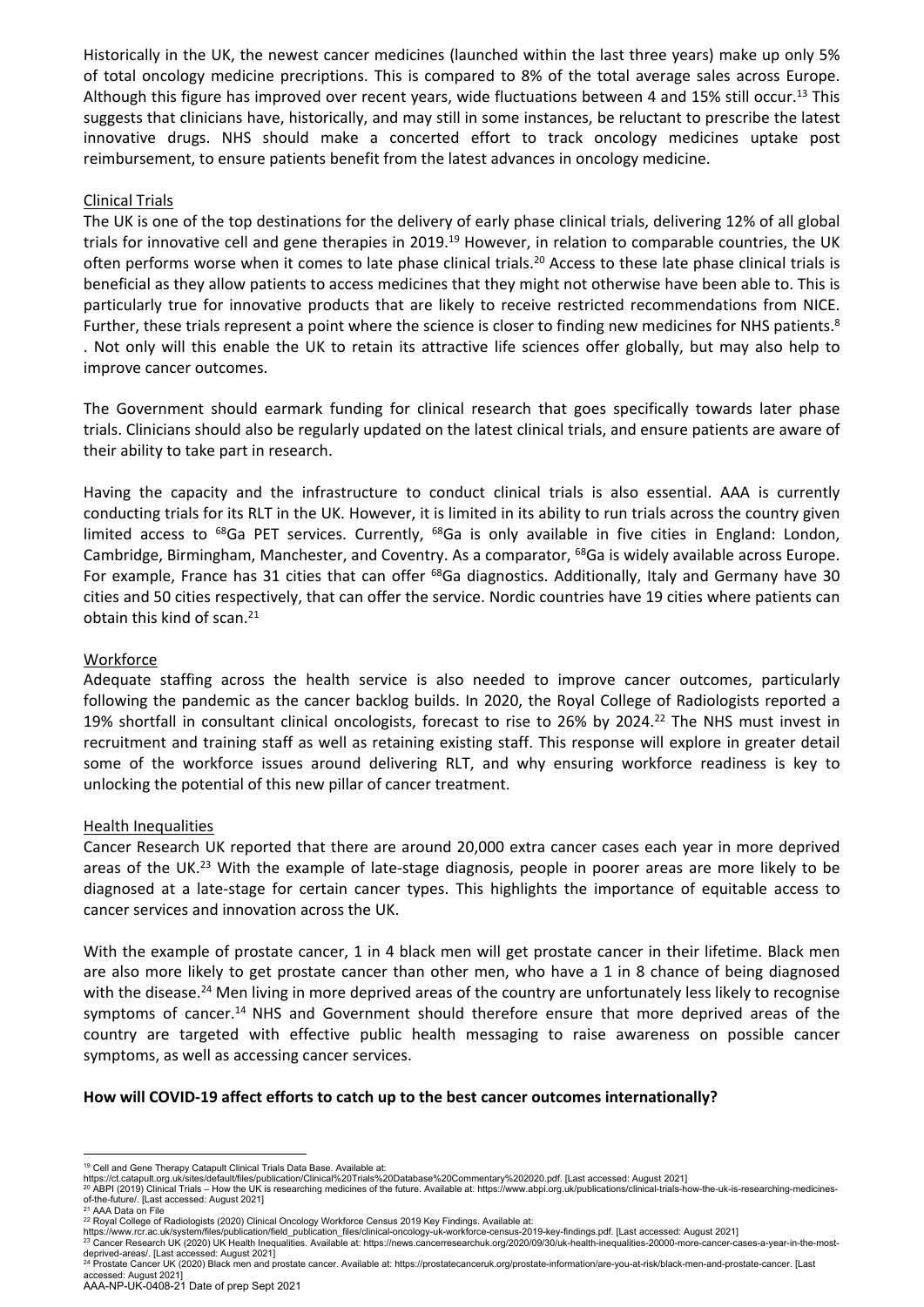The COVID-19 pandemic has had a demonstrable impact on cancer services in the UK. A key area where challenges have been acute is clinical trials; the National Institute for Health Research (NIHR) paused the site set up of any new or ongoing non-COVID studies in March 2020,<sup>25</sup> causing the number of new patients recruited onto UK-based trials to fall by 95% in April 2020 compared with April 2019.<sup>26</sup> As a result, fewer cancer patients participated in new trials, inhibiting access to emerging treatments with the potential to improve outcomes, and stalling UK-based research into innovative cancer treatments overall. AAA agrees with the Association of the British Pharmaceutical Industry (ABPI) that, without continued action to mitigate pandemic-induced disruption, the UK's strong international position in early-stage cancer clinical trials could be jeopardised, and that patients will ultimately bear the cost of this.<sup>27</sup>

There have been significant falls in new cancer diagnoses during the pandemic. Analysis of data from NHS England shows a 16% drop in urgent cancer referrals between March 2020 and January 2021 compared to the same period in the previous year.<sup>28</sup> These 'missed' cancer patients are therefore likely to be diagnosed at a later stage when outcomes are known to be poorer, which is something that NHS England's National Cancer Director, Dame Cally Palmer, acknowledged when giving evidence to this inquiry on 13<sup>th</sup> July 2021.<sup>29</sup> According to a study published in Lancet Oncology, these delays in cancer diagnosis could contribute to an increase of between 5 and 17% in the number of cancer deaths within 5 years in England, depending on the cancer type.<sup>30</sup>

As cancer outcomes in the UK were generally worse than those of comparable nations before the pandemic, $10$  the recent challenges observed across clinical trials, early diagnosis and intervention, and treatment schedules are very likely to have hindered efforts to catch up with international outcomes. Nevertheless, AAA believes there are innovations and opportunities identified during the pandemic which, if sufficiently built upon in the aftermath of the pandemic, could support improved cancer outcomes in the UK.

One example is the innovative methods of cancer treatment delivery developed during the pandemic, to expand capacity, to alleviate pressure on existing resources, and to protect vulnerable cancer patients from COVID-19 infection. These innovations have included networks of satellite hubs for cancer services drawn from existing NHS resources and the private sector, $31$  and services enabling patients to receive treatment like chemotherapy at home or in mobile units.<sup>32</sup> AAA believes these new methods of cancer service delivery should be continued and built upon. Where possible, the NHS should also look to expand these new services to incorporate emerging treatment areas such as RLT.

A second example is the way approvals for COVID-19 vaccine clinical trials were expedited by the Medicines and Healthcare products Regulatory Agency (MHRA).<sup>33</sup> When grouped internationally, the expedition of clinical trials processes has delivered significant results, with several vaccine candidates having rapidly progressed to the point where they have now been fully or conditionally approved for use in countries around the world, demonstrably suppressing morbidity and mortality from COVID-19 in jurisdictions where vaccine deployment has been high.<sup>34</sup>

Given the expected size of the backlog in cancer diagnosis and care in the UK following the pandemic, AAA believes there is an urgent need to expand the focus seen in the development and trialling of COVID-19 vaccines to incorporate new and emerging cancer treatments. The likely increase in incidences of advanced disease also means this need is greater in treatments that are effective against late-stage cancer indications. These include radioligand therapies that are or are likely to be indicated for a range of cancer sites including neuroendocrine, lymphoma and prostate.<sup>35</sup> AAA therefore sees an opportunity for the NHS, the NIHR and the MHRA to collaborate effectively to ensure clinical trials are approved and progressed without delay to

<sup>25</sup> NIHR (2020) Statement from Dr Louise Wood CBE, Co-lead for NIHR. Available at: https://www.nihr.ac.uk/news/dhsc-issues-guidance-on-the-impact-on-covid-19-on-research-

funded-or-supported-by-nihr/24469. [Last accessed: August 2021]<br><sup>26</sup> Cancer Research UK (2020) Getting cancer services back on track during the coronavirus pandemic. Available at: https://scienceblog.cancerresearchuk.org/2

rise-in-cancer-patients-not-being-treated-due-to-covid-19-concerns-nhs-england-data-shows-bj50db80d. [Last accessed: August 2021].<br><sup>29</sup> Oral evidence from Dame Cally Palmer to the Health and Social Care Committee. Availabl

<sup>2021]&</sup>lt;br><sup>30</sup> Maringe C., Spicer J., *et al.* The impact of the COVID-19 pandemic on cancer deaths due to delays in diagnosis in England, UK: a national, population-based, modelling study.<br>*Lancet Oncol* 2020;21:1023–34. http

<sup>&</sup>lt;sup>21</sup> mainity C., Spicel 31, et al. The impact of the COVID-19 pandemic on cancer deaths due to delays in diagnosis in England, ON. a hational, population-based Lancet Chief Executives of all NHS trusts and foundations trus

https://www.england.nhs.uk/coronavirus/wp-content/uploads/sites/52/2020/04/second-phase-of-nhs-response-to-covid-19-letter-to-chief-execs-29-april-2020.pdf [Last accessed: August 2021].<br><sup>32</sup> NHS England (2020) Convenient modern cancer treatment for patients during COVID-19 pandemic. Available at : https://www.england.nhs.uk/2020/06/convenient-modern-cancer-

treatment-for-patients-during-covid-19-pandemic/. [Last accessed: August 2021] <sup>33</sup> HM Government (2020) MHRA approves COVID-19 vaccine trial in 7 working days. Available at: https://www.gov.uk/government/news/mhra-approves-covid-19-vaccine-trial-in-7-

working-days. [Last accessed: August 2021]<br><sup>34</sup> Hungerford D., Cunliffe N. A. (2021) Real world effectiveness of covid-19 vaccines. *BMJ* 2021;374:n2034. doi: https://doi.org/10.1136/bmj.n2034

<sup>35</sup> What is radioligand therapy? Available at: https://www.radioligandtherapy.com/ [Last accessed: August 2021].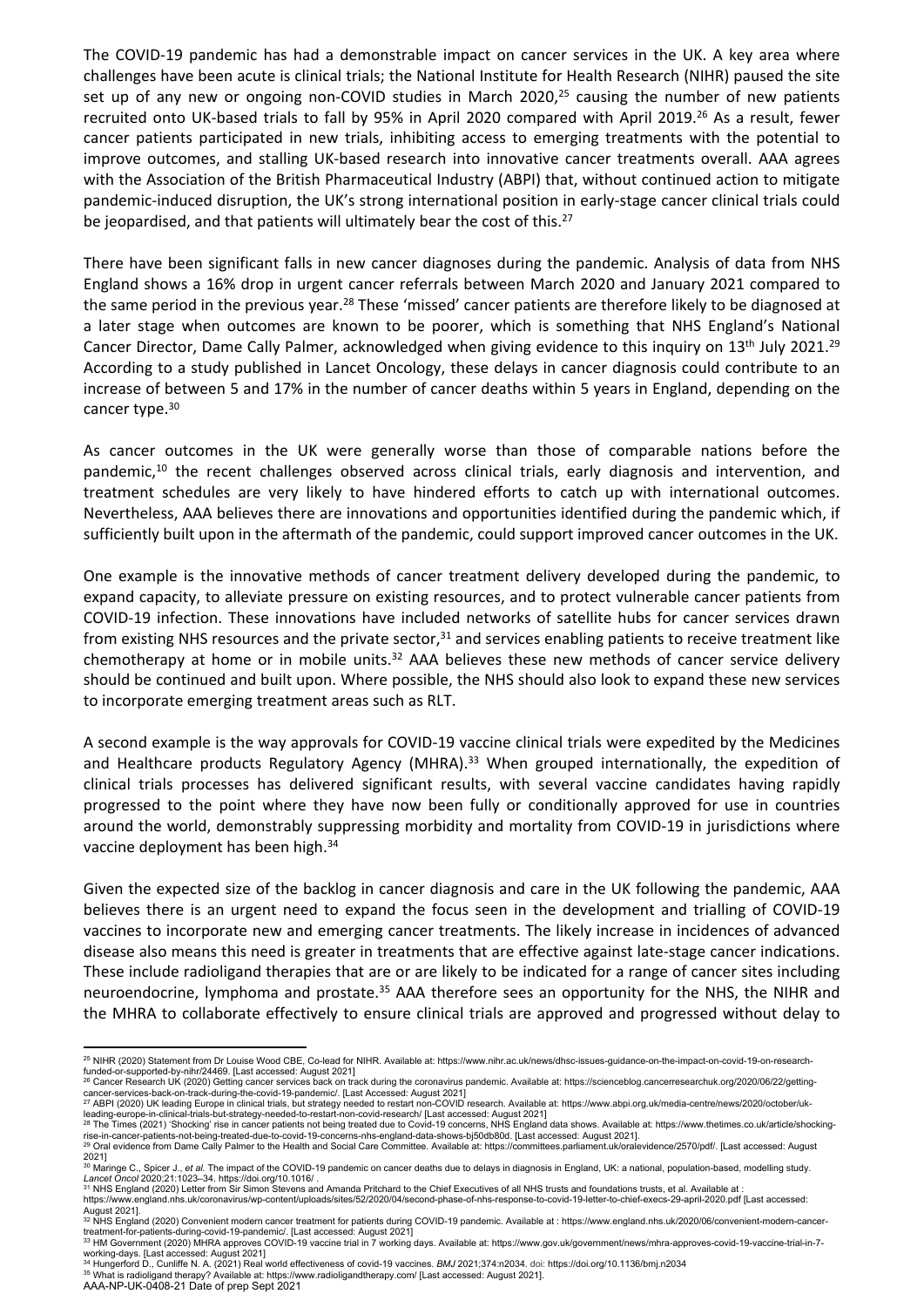ensure UK patients can access the most innovative emerging medicines and treatments for cancer. AAA believes this improved collaboration could play a role in helping to build and preserve the UK's strong international reputation in cancer clinical trials.

# **Will implementing the Long Term Plan for cancer improve cancer outcomes to the level of the best countries internationally?**

AAA believes that we must implement the commitments laid out in the NHS Long Term Plan, and we ought to do more.

AAA welcomed the NHS Long Term Plan and the commitments around cancer. AAA is encouraged by the announcement made by Professor Peter Johnson in the oral evidence session to this inquiry, in which he stated his optimism in reaching the Long Term Plan's commitment to have three quarters of cancers diagnosed at stage 1 or 2 by 2028. AAA looks forward to this target being reached and would like to see regular data published on the target to track progress.

<span id="page-5-0"></span>AAA also welcomed the NHS's commitment to invest in new equipment including CT and MRI scanners. However, progress on this commitment needs to be communicated externally. In 2020, NHS England published a report outlining the number of PET-CT scanners needed for the next five years, stating that an extra 45 would be required by 2024.<sup>36</sup> AAA believes that an update to this report would be beneficial before the end of that five year target to track progress on this front.

Despite these positive commitments, there are areas of the NHS Long Term plan that appear promising towards improving cancer outcomes, but lack detail to explain exactly how these interventions would be carried out.

For example, the Plan commits to 'speed up the path from innovation to business-as-usual'. Yet, the Plan does not go into further detail other than committing 'new investment'. As mentioned above, there is a very tangible issue with the NHS in England whereby innovative products are not reaching the patient populations that they were intended for at marketing authorisation. If the NHS is keen to speed up the path from innovation to business as usual, it must be more ambitious in its ability to get innovative medicines to all patients who stand to benefit from them. Further, improving access to innovative medicines should come at no additional cost to the NHS. This is because the VPAS agreement provides cost security to the NHS in achieving promised access, through a limited budget due to the cap on medicines spend,

There is also a commitment to ensure that advances in radiotherapy techniques will improve survival outcomes. However, this is dependent on increasing the imaging workforce. NHS England has already acknowledged that expansion of the imaging workforce (e.g. radiographers, radiologists and physicists) combined with improvements in productivity, will be vital in meeting the increasing demand, but very challenging.[29](#page-5-0)

<span id="page-5-1"></span>In the case of RLT, workforce readiness will be key to unlocking the potential of this new pillar of cancer treatment. It is also imperative that Trusts are aware of the complexities of nuclear medicine and imaging to ensure the necessary levels of quality are maintained in order to deliver accurate diagnostic and therapeutic outcomes.[30](#page-5-1) However, scientific support in nuclear medicine is an expensive resource and therefore its value will need to be understood by Trust management.<sup>37</sup> The training and expertise of clinical scientists in nuclear medicine typically mirrors that of consultant specialists in medicine; it takes approximately 10 years to train a consultant clinical scientist.[30](#page-5-1)

AAA recommends that NHS Improvement, NHS England and Health Education England should engage with Trusts to assess levels of need in relation to recruitment and professional training in order to futureproof the specialist nuclear medicine and oncology workforces. Further, National and local bodies should work closely with specialist organisations, such as the British Nuclear Medicine Society and the Royal College of Radiologists, to understand what investment is needed for workforce training that would benefit the clinical community.

<sup>&</sup>lt;sup>36</sup> NHS England (2020) Diagnostics: Recovery and Renewal.<br><sup>37</sup> British Nuclear Medicine Society. 2016. Scientific Support for Nuclear Medicine. Available at: https://cdn.ymaws.com/www.bnms. org.uk/resource/resmgr/guidelines/scientific\_support\_for\_nucle.pdf. [Last accessed: August 2021].